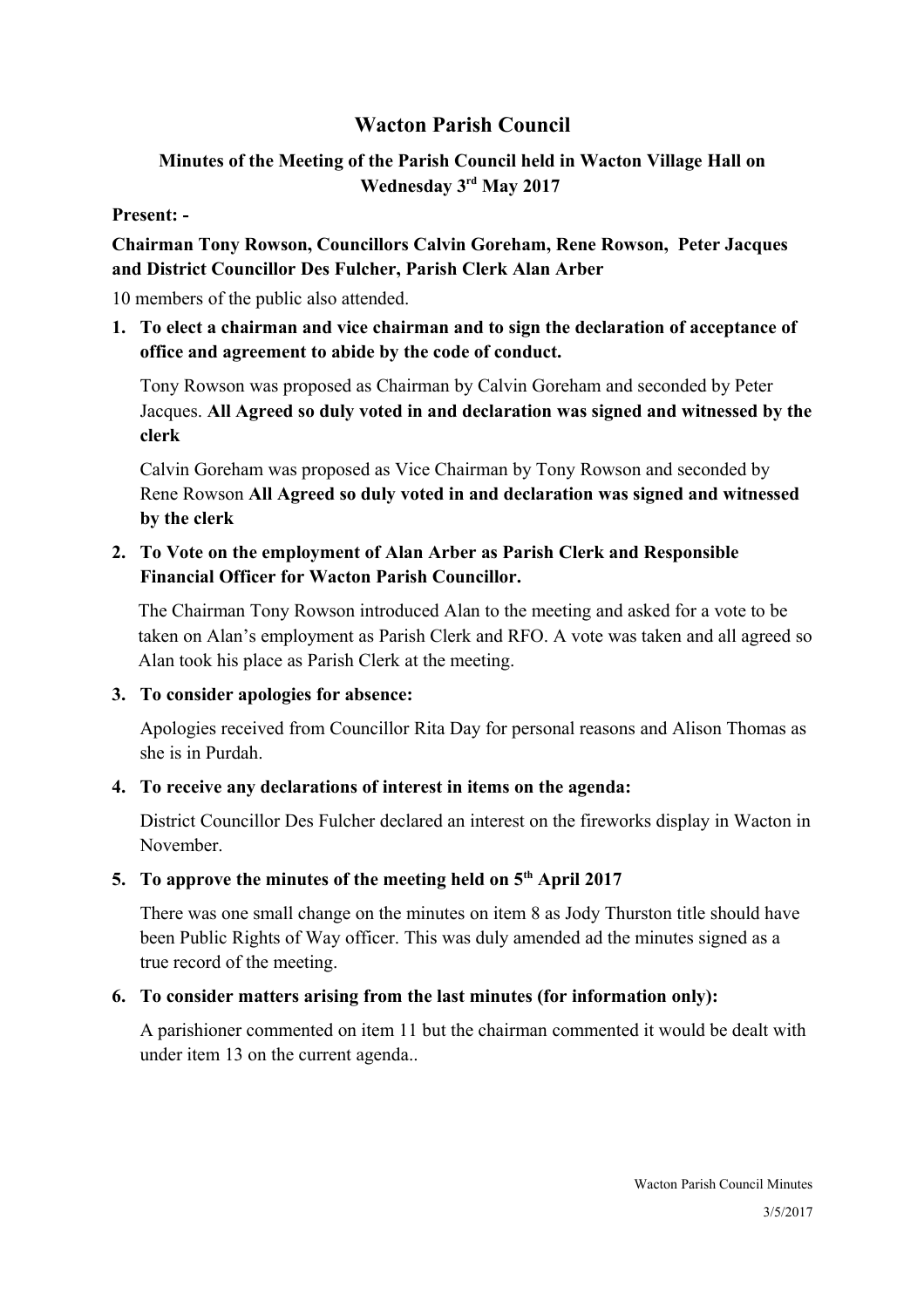### **7. To receive reports from the District Councillors:**

Des Fulcher commented that a bizarre letter had been received by a district councillor and that the letter was unsigned and very defamatory and he passed it onto the full council. He then reported that the Governance review was progressing and SNDC was looking into there position on this. He then reported that he was interested in the Tri-council idea being suggested by Wacton PC involving Wacton PC, Tharston and Hapton PC and Long Stratton PC but he felt this may be held back due to the resignation of both the chairman and clerk at Long Stratton PC. Long Stratton leisure centre is getting over £2 million pounds of investment spent on it and he is awaiting a detailed plan on how this would be done especially involving the swimming pool but this was the domain of SNDC and Leisure services. A discussion then ensued regarding this and the parishioners were encouraged to put pressure on SNDC to ensure the best decision was reached. The district councillor commented he would report back to the meeting once he had the necessary information. Finally the district councillor commented on the changes to the grants process as he was on the scrutiny committee which would be undertaking this process. Again a discussion ensued on this item with councillors and parishioners asking for verification on how this would work in the future. Again the councillor commented he would report back once he had more information.

### **8. To receive a report from the County Councillor:**

There was no report as the County Councillor is in Purdah.

## **9. To receive a report from the Footpath Warden:**

The report had been circulated to all councillors electronically. Footpath warden Christine Goreham then made comment regarding the willows on FP12 and FP13 and that she had spoken to the landowners and that no decision on this had been made yet but they would be sending someone to look at the Footpath to see what is needed.

## **10. To receive a report from the Tree Warden:**

Peter Jacques gave his detailed report and that he had attended the Tree warden AGM and that many people from different organisations had been in attendance. There had been a presentation on Pollarding and that trees benefit form this process. Peter also reported that Ash die-back had the potential to be catastrophic and that steps needed to be taken to stop this.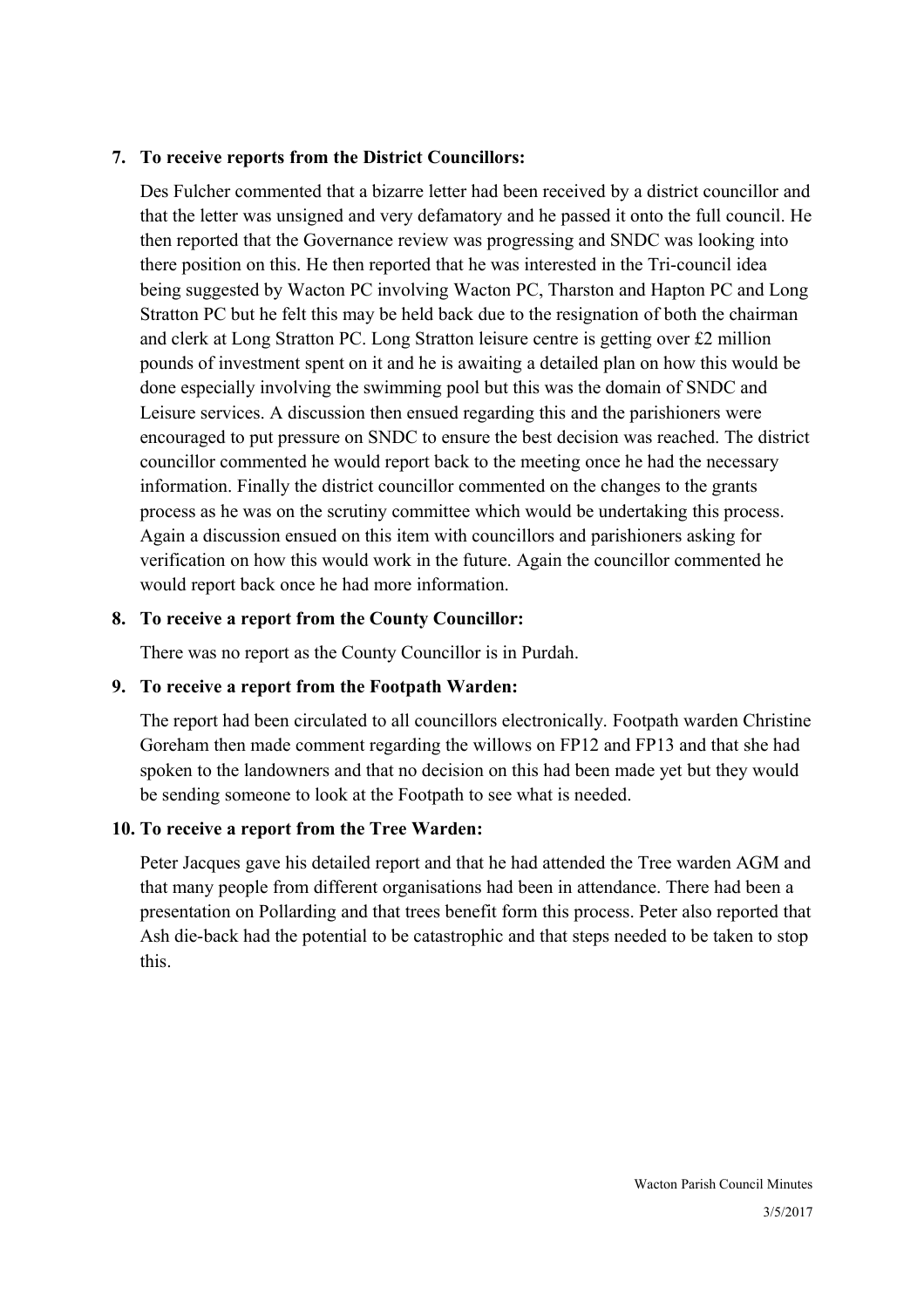### **11. To receive reports from the Village Hall:**

The village hall AGM would be held on  $22<sup>nd</sup>$  May and that the cherry tree on the front of the village hall had been cut back which enhanced the look of the front of the hall and that the disabled car parking area had been tidied up and looked good.

### **12. To consider Planning Applications:**

Planning application 2017/0643 ref 2 village green car parking spaces that costings were being looked at.

#### **13. Correspondence**

## **a. Email from District Councillor Kevin Worsley re Long Stratton Neighbourhood Plan.**

The chairman reported that he had received a letter from District Councillor Kevin Worsley on the issue of the Long Stratton Neighbourhood Plan and his invitation for the councillor to attend the upcoming Annual Parish Meeting to show the people of Wacton the plans. Unfortunately this invitation has been declined by the district councillors.

### **b. Email ref the upkeep of the telephone box**

The chairman had contacted BT on this and they have agreed to come and look at it to see what is wrong and put it right

#### **14. Authorization of Cheques.**

2 cheques were authorized as follows

| R Moss for the use of his tractor on the woodland project | £166.97 |
|-----------------------------------------------------------|---------|
| C Squires for the preparation of the year end accounts    | £380.00 |

Both cheques agreed and signed ad detailed on the accounts.

## **a. To receive the accounts for the year end 31st march 2017**

The clerk took the meeting through the year end accounts and the package prepared by Caroline Squires on behalf of the council and recommended that they were accepted as well as thanking Caroline for her assistance in preparing these so thoroughly. **Proposed Tony Rowson, Seconded Calvin Goreham All Agreed**

#### **b. To appoint an internal auditor**

The Chair reported that Local Council Public advisory Service are willing to do the Parish Council Internal Audit.

#### **Proposed Calvin Goreham, Seconded Paul Muston All agreed**

Clerk to contact LCPAS to arrange ASAP

#### **c. To Vote on £1000 from PC Funds to go to the Woodland Project**

This was proposed by Calvin Goreham, Seconded Rene Rowson all agreed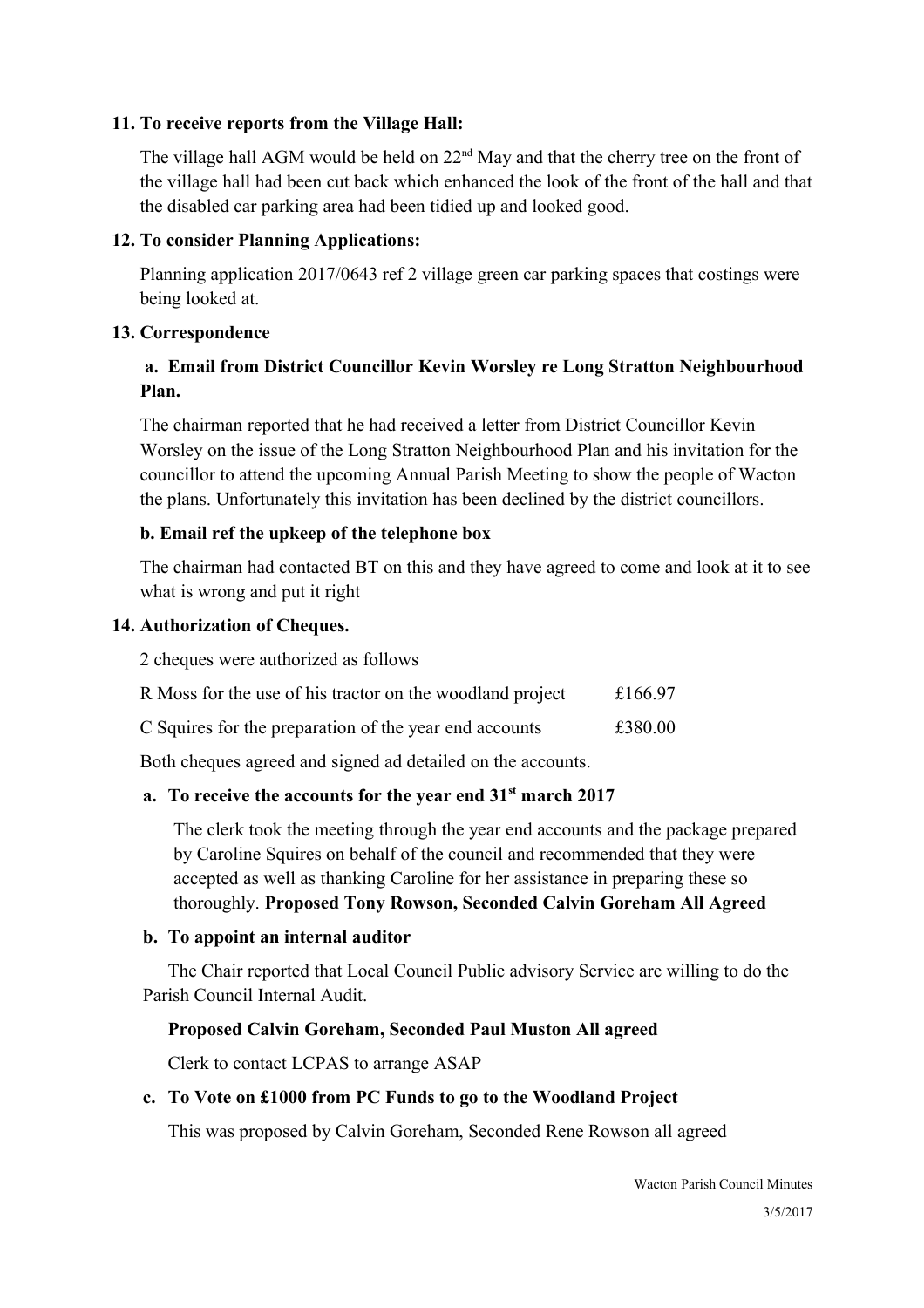### **15. To Receive a Financial Statement for April 2017**

The clerk too the council through the financial statement and reported that the council was in a sound financial shape with the precept payment and a small Community infrastructure levy payment received. The council currently have a balance of £22,343 over both accounts.

### **16. To receive reports and discuss any on-going matters: -**

### a. **The Woodland Project Review:**

Peter Jacques took the meeting through the project and the following status

Phase 1 is complete and they will be using tape to mark the footpath

Phase 2 starts this month which will include paths marking with logs and to work with the dead hedges.

Phase 3 will start in the autumn with the autumn planting.

Paul Muston then reported on the funding opportunities for the project and that around £2000 was needed. Paul was looking at various funding avenues and would work with the clerk on this in the future but going forward the funding opportunities that were available were very encouraging. Chairman Tony Rowson then commented that he had purchased 110 logs for the project at a reduced cost and that with the grant of  $\pounds 1000$  that this would be enough to carry on and that the cost of the digger for 2 days may be a little high but the work will be completed with this is 10 days. He also made reference to his thoughts for 2 bridges not one on the project.

## b. **Wacton Annual Village Meeting**

It was reported that the Annual Parish Meeting would take place on Wednesday  $10<sup>th</sup>$  May at Wacton Village hall at 7.30pm with a display available for all residents to see regarding the Long Stratton Area plan.

## c. **To report and discuss the housing development in South Norfolk and its affect on Wacton**

The chair put forward the need to get this item out to the wider area and the need to get as many people as possible to reject the plans put forward. He then asked for the councils permission to act on their behalf or as an individual to object to Long Stratton parish Council on the projections coming forward. The chair then took the meeting through what had happened at a recent Parish Council meeting at Bracon Ash Parish Council when all the residents in attendance had made a stand on a proposal and it was then subsequently deferred due to their actions. A parishioner then read out a paragraph from the original Long Stratton parish Plan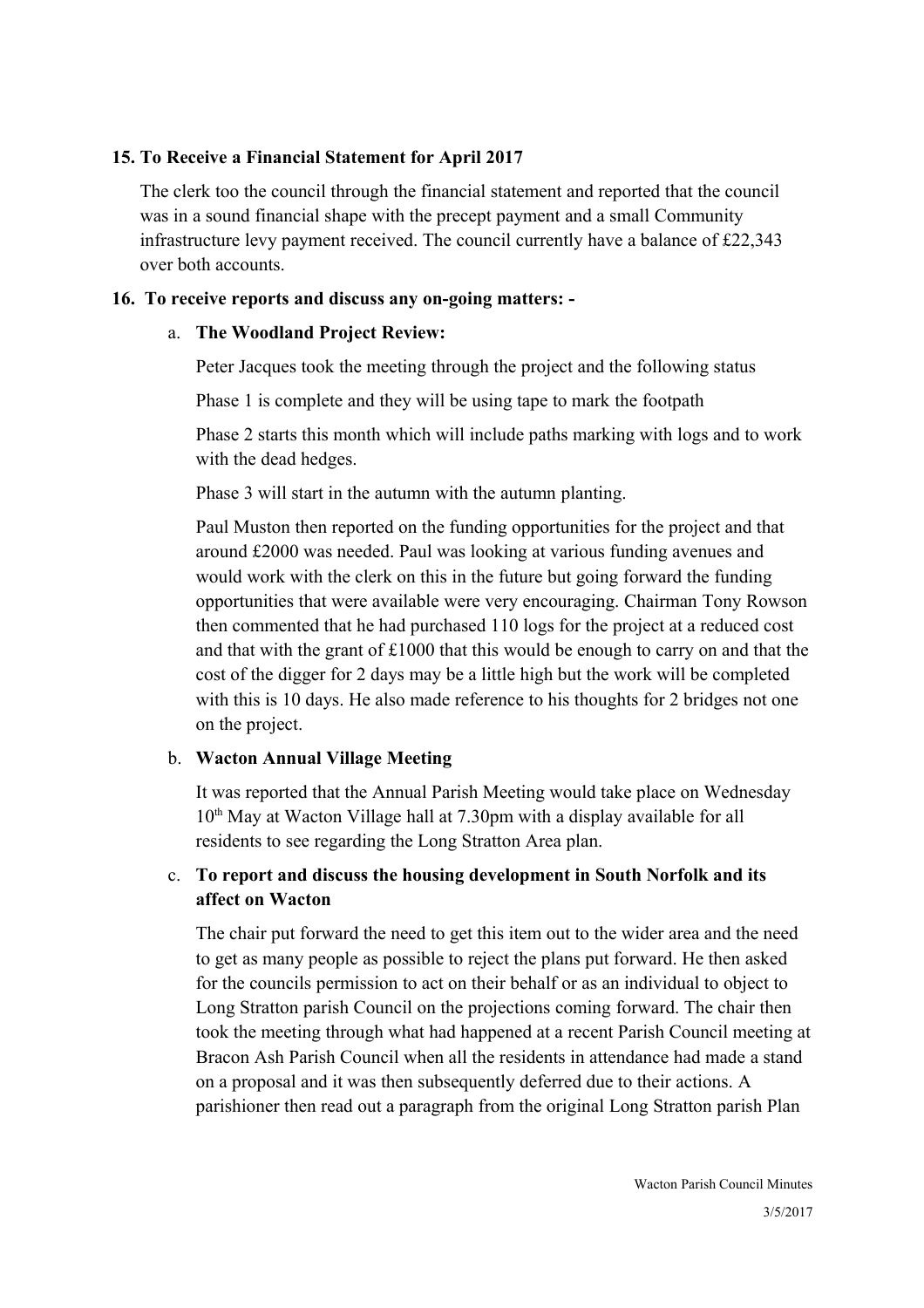document regarding the infrastructure issues then many years ago still not being resolved now.

## d. **To discuss the multi-Council arrangement with Long Stratton Parish Council and Tharston and Hapton Parish Council**

The chair introduced Nick Potter and David Gunton to the meeting from Tharston and Hapton parish Council who addressed the meeting regarding the plans to set up a tri-council between the three councils. Nick Potter commented that with the new Governance Review due to end soon by setting up this tri-council it would allow us a golden opportunity for change. The date for the end of the governance review was  $12<sup>th</sup>$  June but it may be extended by a month. It was also felt that after setting up the tri-council it would be good to have a second consultation with other neighbouring parishes for their inclusion. David Gunton remarked that he had drawn up a document regarding the plans for the tri-council but it was not a legal document just a framework document to start working on. It was thought that would be the right time to get this moving forward as the chair of Long Stratton Parish Council had stood down. A letter from the Long Stratton Neighbourhood Plan Chairman Kevin Worsley was read out. Finally it was agreed to take a vote on the Tri-Council proposal. **Proposed Calvin Goreham, Seconded Rene Rowson. All agreed.**

#### e. **To discuss the cost of fencing in the play area**

Permission was sought by the chair to put a fence around the children's play area due to issues of defecation by dogs and other problems. It was agreed to put £1000 aside for this project. The social club then commented that they would match fund what the PC put in and were duly thanked for this. **Proposed Tony Rowson Seconded Paul Muston all agreed.** The chair then commented that he had purchased 110 posts at £1 a post.

#### **17. To appoint a member to take charge of the speed sign**

The Clerk commented that these are great tools to use and that the data that comes from the machines are great to get to the police regarding the issue we have in the village. Paul Muston came forward to take this on with help from others and the clerk.

#### **18. To appoint a member to become the children's play area inspector.**

The chair commented that it was a legal requirement through our insurance that this is done every week and that the reports are handed to the clerk. Paul Muston again offered to take this on with help from a friend.